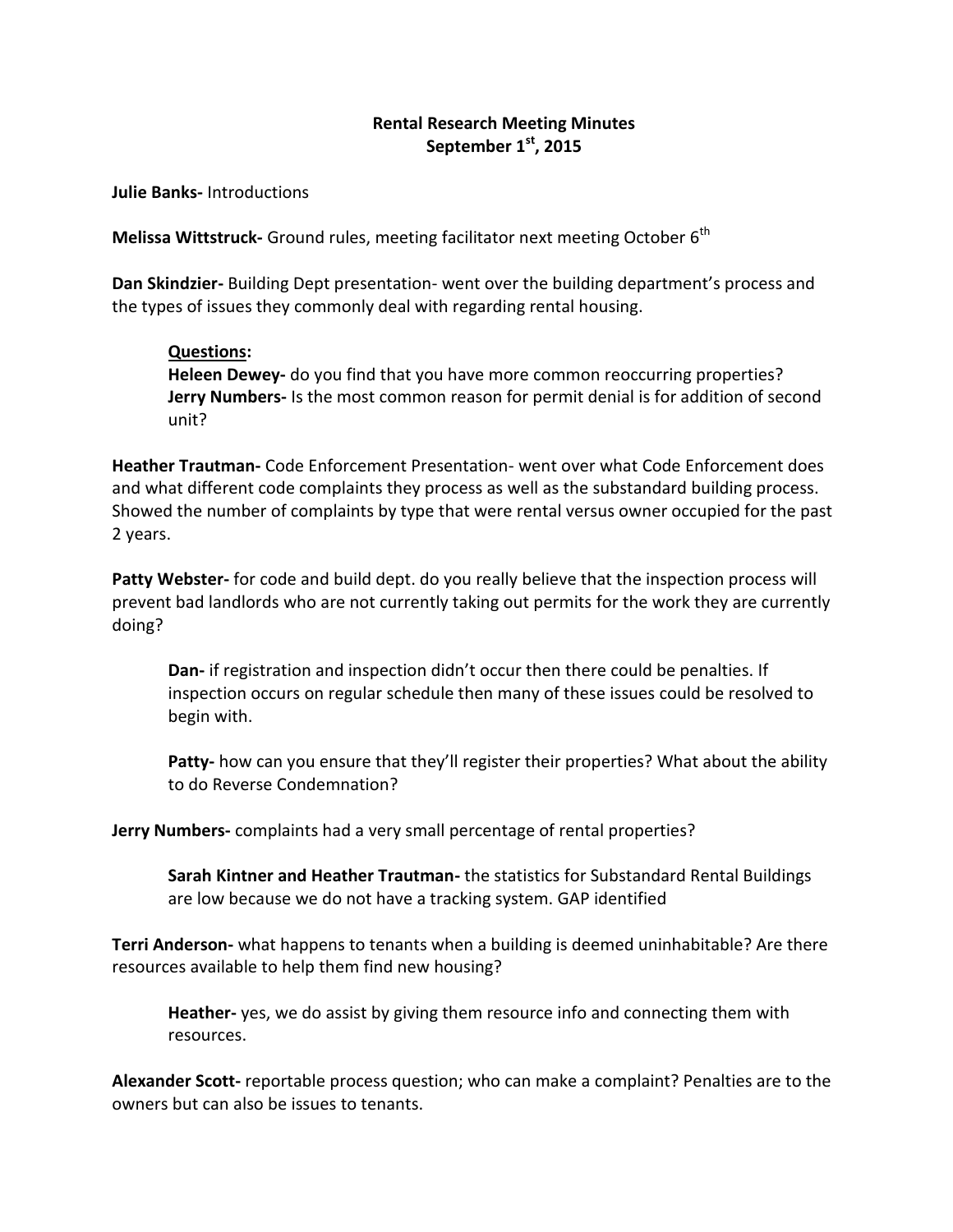**Heather-** when we can identify the problem causer then we can give it to the tenant. Substandard buildings are the responsibility of the owner exclusively

**Melissa Wittstruck-** would you like us to change our meeting schedule to dedicate time to "catch up time"?

Audience agreed to use the October meeting as a catch up meeting to discuss questions that have been asked and not answered from previous meetings and to ask more questions of Code Enforcement and Building Departments.

**Alexander Scott-** how many properties are actually substandard? And what qualifies as substandard? It seems like a very small number…

**Heather-** methods of data collection vary among departments. There is not one tracking system in place currently.